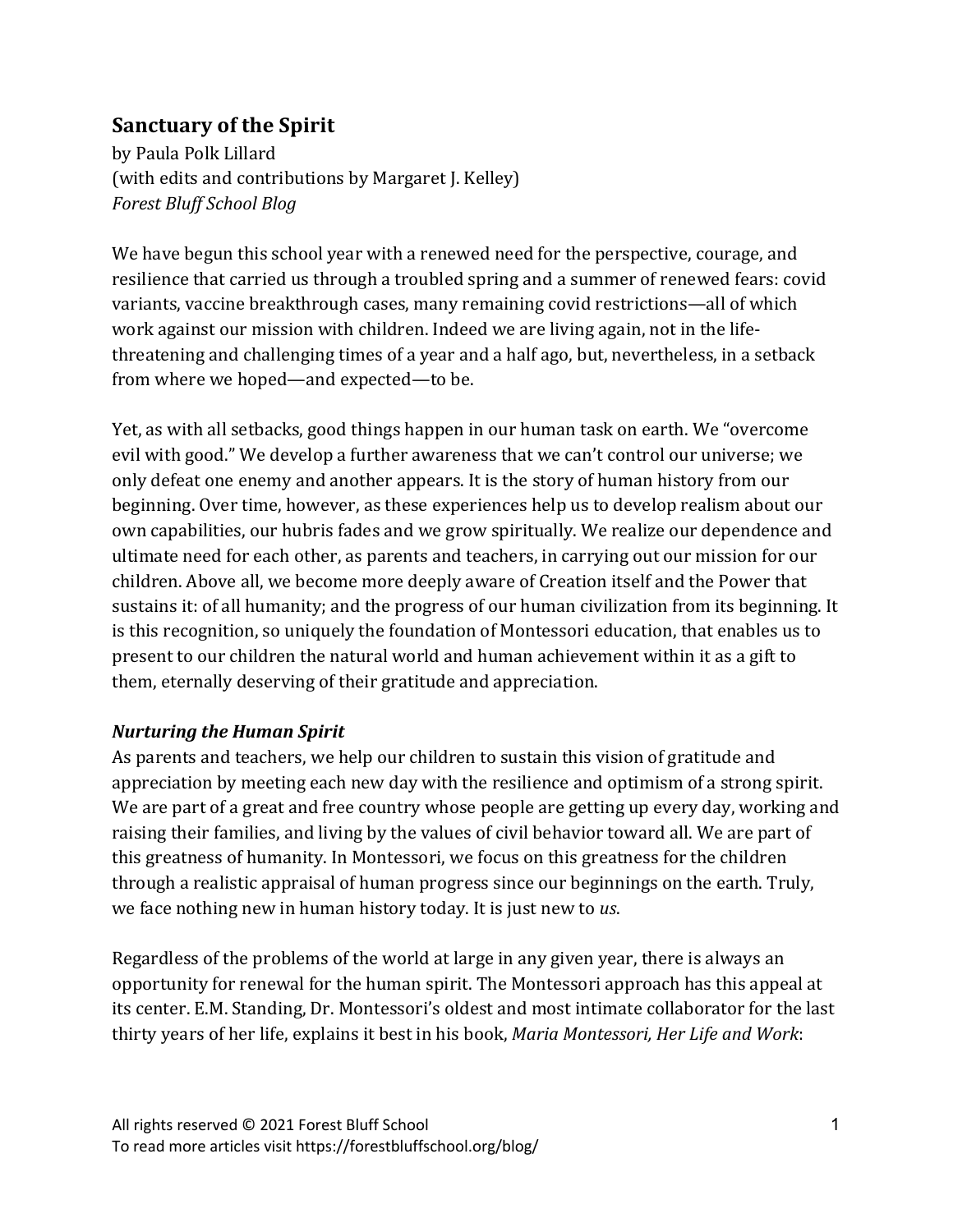One of the reasons why Dr. Montessori's lectures had such a widespread appeal was that she never treated educational problems on a purely technical or utilitarian level. Her appeal was always to the spirit...Even when Montessori was dealing with a subject like arithmetic or grammar the spiritual element was never absent...She saw in every school subject an activity of the human spirit, and therefore treated it with a corresponding dignity and breadth.

To this end, our own spiritual development, both alone and in communion with our children, is our most important work. There are many distractions in this world, and our most vital activity is being present with our children in meaningful and joyful ways, whenever opportunities present themselves. The more that we can slow our pace, admire the changing leaves, read an uplifting book, or listen to our children's stories—truly, whatever it is that gives us the opportunity to focus on our family life and the blossoming of our own spiritual nature—the more we nurture this part of ourselves and appeal to our children's own strength of spirit. It is through the strengthening of our spirits that we are able to continue to meet life's challenges and to emerge both stronger and wiser.

# *Maria Montessori's Life and Challenges*

Perhaps Dr. Montessori's ability to grasp this understanding of the primacy of the human spirit is the result of the resiliency and courage with which she faced the struggles of her own life—for they were legion. I share her story here because I have always felt uplifted when I am reminded of the fortitude she exhibited and of the way her courage and wisdom deepened with every challenge she faced.

At a time when women were barred by tradition and culture to do so, Dr. Montessori began a professional life by graduating from the medical school at the University of Rome in 1886. First as a practicing physician, and soon, in addition, as a renowned educator of young children, she earned the respect and admiration of her colleagues throughout Europe in both fields. However, when Fascists became dominant in Italy, Standing tells us, "she came to realize that an education which had as its aim the development of a strong and free personality could not thrive in a totalitarian atmosphere." The Italian government closed all her schools, and the Nazi governments of Germany and Austria followed their lead, even burning an effigy of Dr. Montessori over a pyre of her own books in the public squares of Berlin and Vienna.

Undeterred, she started her work over again in Barcelona, Spain, setting up her headquarters there, and continuing a life of travel to train teachers and set up schools in many countries. Next, the Spanish Civil War commenced. She managed to escape the country on a British battleship, but with only an hour's notice, so that all of her papers and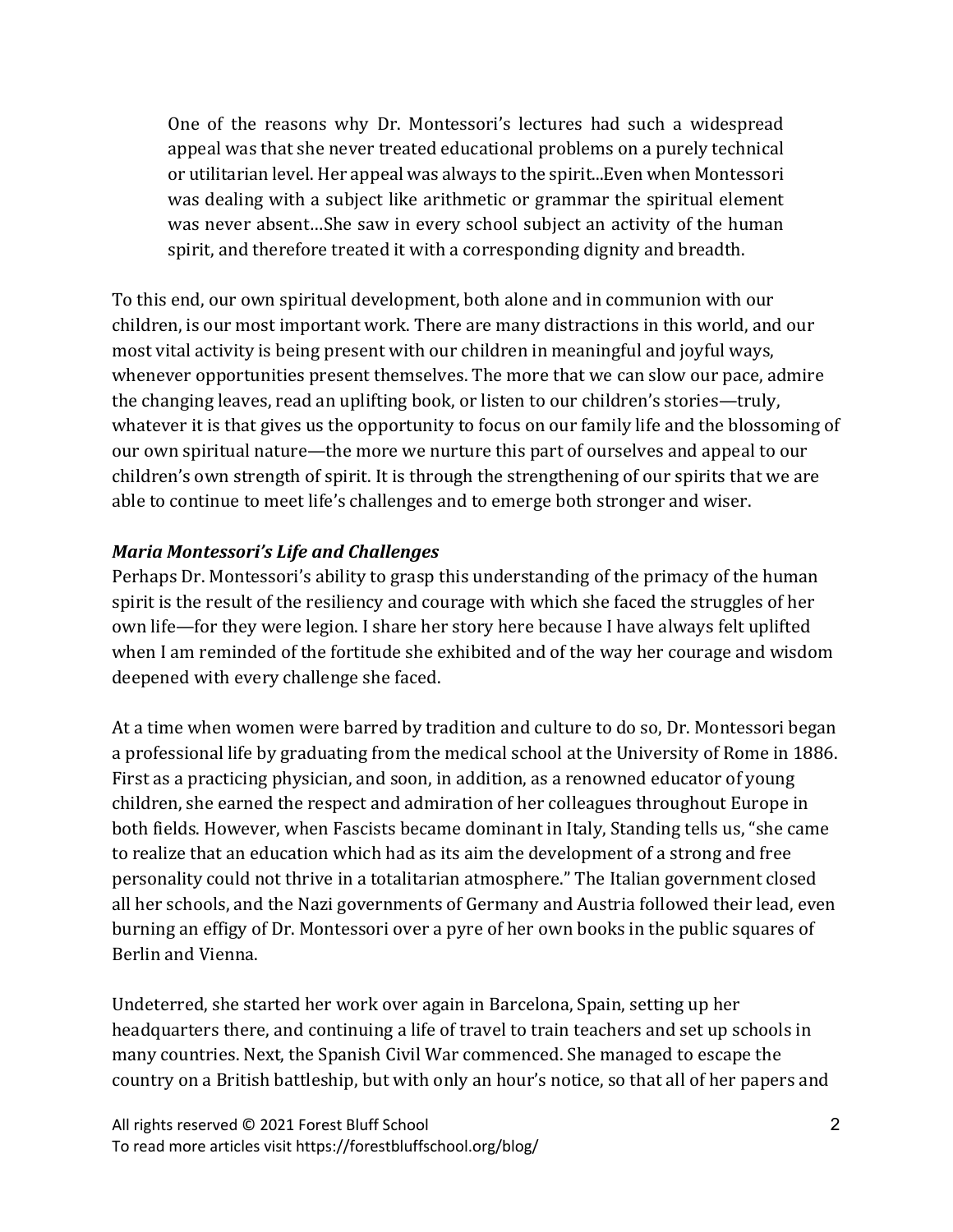work of many years had to be left behind. Now sixty-five years old, Dr. Montessori settled in Holland, establishing a school and training center there, while continuing her work worldwide.

The outbreak of World War II found her in India. She was held there for seven years, as an Italian national, along with her adult son, Mario. Despite the privation of separation from family members and constant fear for their safety in Europe, she successfully continued her work: training teachers and establishing schools throughout India. In fact, this opportunity for thorough immersion in the culture of India expanded Dr. Montessori's understanding of humanity and its history, and strongly influenced the development of cosmic education and her educational curriculum for elementary children.

Finally, back in Holland at war's end, she had the energy and dedication at age seventyeight to return to India in 1948, to complete commitments made there, before returning once again to Europe. She was buried in Holland in 1952, spending the last weeks of her life planning to make her first trip to Africa! She was eighty-two years old.

Because Dr. Montessori refused to be defeated by the repeated upheavals in her life, we are blessed today to live in a world where the outreach of Montessori education is more global than ever. There are training centers and schools on five continents, and for the first time, Montessori is receiving serious notice by the public school sector in the United States. This expanding national and global spread is being powered by scientifically designed research studies\*, which is leading to a recognition by academia worldwide of Montessori education's potential to revolutionize educational practices throughout the world. Her strength of spirit is the original foundation for the incredible progress her approach has made in the last century.

### *Moving Forward*

In the course of writing this blog, I received news of a setback for Forest Bluff—expected, at this point in the pandemic, but still disheartening. One of our students tested positive for Covid-19 and is quarantining at home. The good news is that they are the only child from the class to test positive and they are recovering quickly. We face this new adversity better prepared than ever before: with lessons learned about testing and exposure; further knowledge of the virus itself and therapeutics for its treatment; the encouraging news that an appropriate vaccine dose has been approved for children as young as five years old; and, in addition, booster shots for already fully vaccinated adults.

As I write today, looking out over our green pasture and pond full of geese, splashing and practicing for their flight south, and the oaks, maples, and hickory trees with their